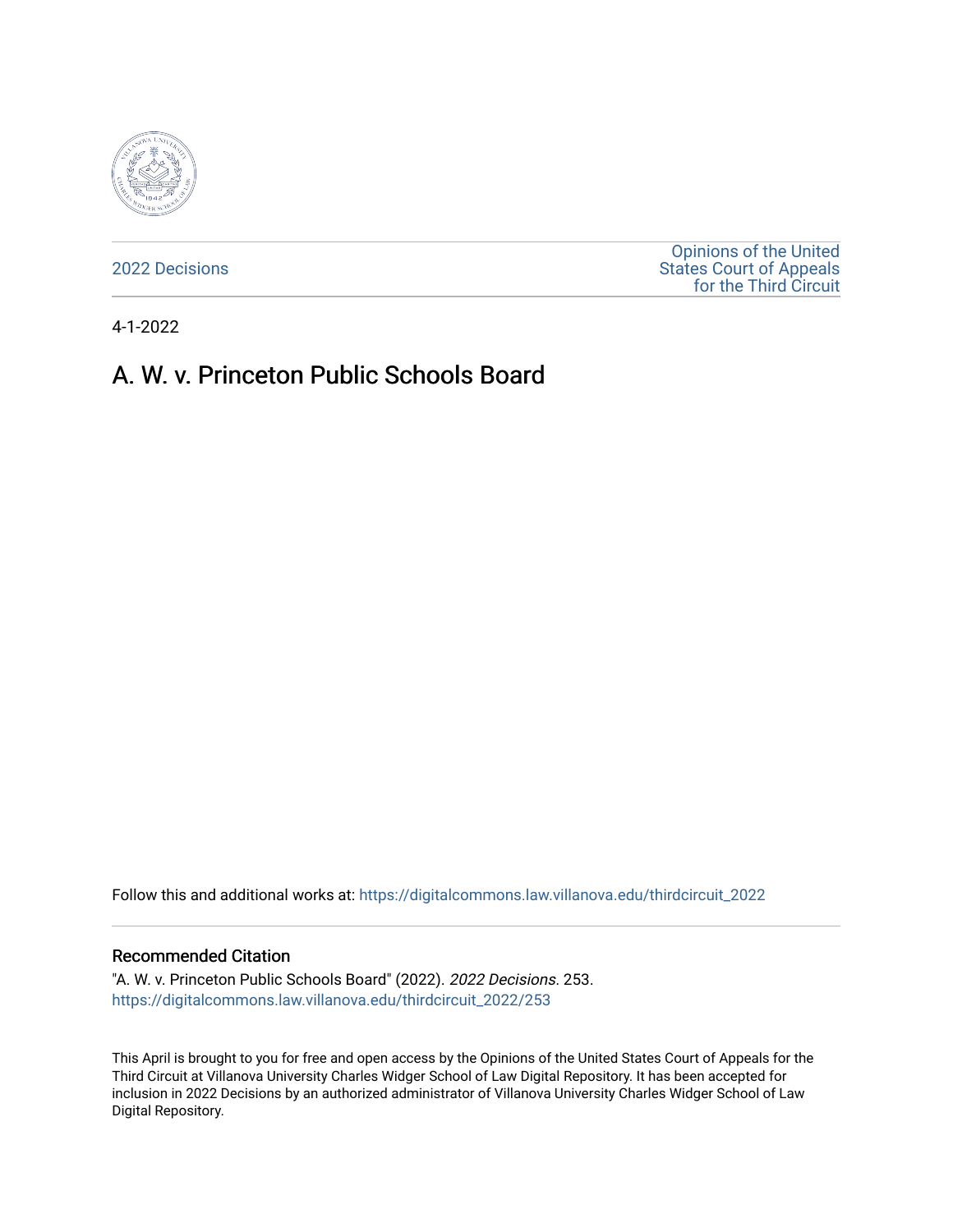### **NOT PRECEDENTIAL**

# UNITED STATES COURT OF APPEALS FOR THE THIRD CIRCUIT

 $\frac{1}{2}$ 

Nos. 20-2433 & 21-1502  $\frac{1}{2}$ 

A. W., on behalf of N.W.

v.

PRINCETON PUBLIC SCHOOLS BOARD OF EDUCATION; MICKI CRISAFULLI, individually, and in her official capacity as Director of Student Services

> A. W., on behalf of N.W., Appellant in No. 20-2433 Princeton Public Schools Board, et al Appellants in No. 21-1502

On Appeal from the District Court for the District of New Jersey (D.C. Civil No. 3:18-cv-13973) District Judge: Honorable Michael A. Shipp

 $\overline{\phantom{a}}$ 

Argued: November 18, 2021  $\frac{1}{2}$ 

 $\overline{\phantom{a}}$ 

Before: CHAGARES, Chief Judge, BIBAS and FUENTES, Circuit Judges

(Filed: March 15, 2022)

Jay J. Rice **[ARGUED]** Nagel Rice 103 Eisenhower Parkway Roseland, NJ 07068

Matthew S. Slowinski **[ARGUED]** Slowinski Atkins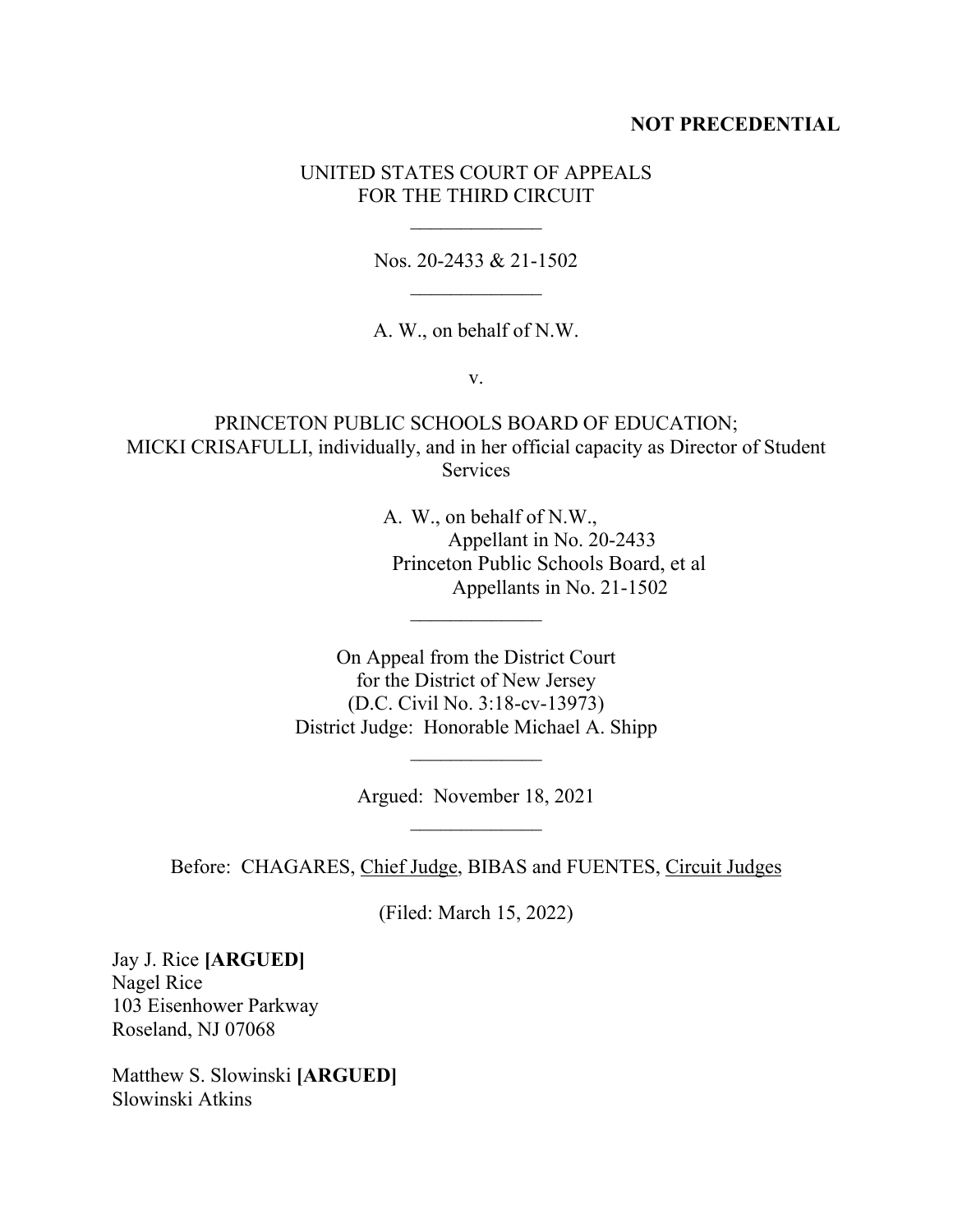290 West Mt. Pleasant Avenue Eisenhower Corporate Campus, Suite 2310 Livingston, NJ 07039

Counsel for Plaintiff-Appellant/Cross-Appellee

Brett E.J. Gorman **[ARGUED]** Emily E. Strawbridge Parker McCay 9000 Midlantic Drive Suite 300 Mount Laurel, NJ 08054

Counsel for Defendants-Appellees/Cross-Appellants

# OPINION\*  $\frac{1}{2}$

 $\overline{\phantom{a}}$ 

### CHAGARES, Chief Judge.

Plaintiff A.W., on behalf of her minor child N.W., filed this action against defendants Princeton Public Schools Board of Education ("PPS") and Micki Crisafulli under federal statutes including the Individuals with Disabilities Education Act ("IDEA"), 20 U.S.C. §§ 1400, et seq., the Americans with Disabilities Act ("ADA"), 42 U.S.C. §§ 12132, et seq., the Rehabilitation Act of 1973, 29 U.S.C. §§ 794(a), et seq., and 42 U.S.C. § 1983, as well as New Jersey law. Central to the lawsuit are orders of a New Jersey Administrative Law Judge ("ALJ") upholding a settlement agreement between A.W. and PPS and waiver provisions contained therein. A.W. appeals the District Court's grant of summary judgment to the defendants and denial of her motion for partial

<sup>\*</sup> This disposition is not an opinion of the full Court and, pursuant to I.O.P. 5.7, does not constitute binding precedent.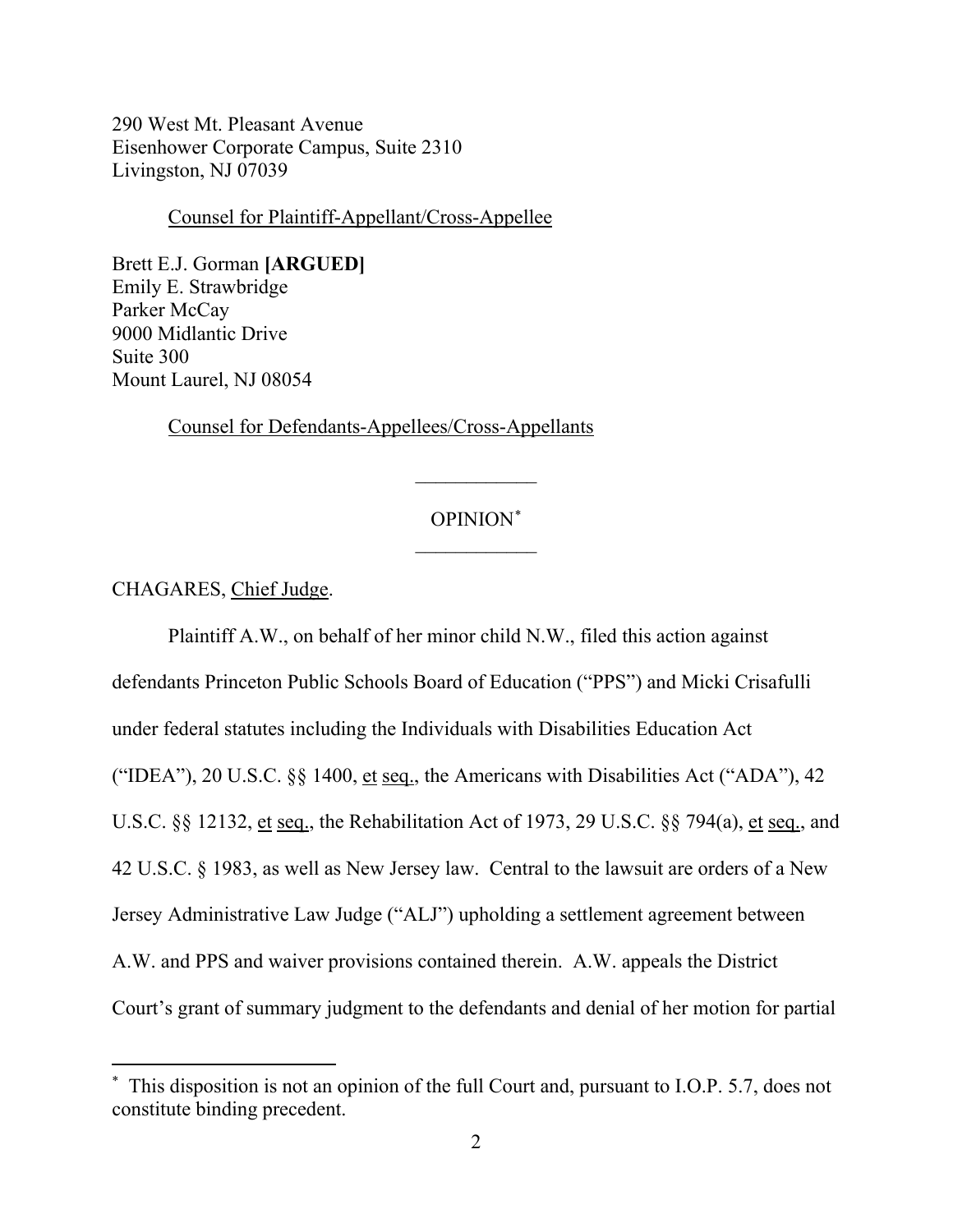summary judgment. The defendants cross-appeal the District Court's denial of their sanctions motion under Federal Rule of Civil Procedure 11. For the reasons that follow, we will affirm both orders of the District Court.

I.

The procedural history and factual background of this case are well known to the parties, as set forth in the District Court's memorandum opinion, and we will not repeat them here.

The District Court had jurisdiction pursuant to 20 U.S.C. § 1415(i)(2) and 28 U.S.C. §§ 1331 and 1343. We have jurisdiction over the District Court's final orders granting summary judgment for the defendants and denying PPS's sanctions motion under 28 U.S.C. § 1291.

In cases arising under the IDEA, we apply a modified de novo standard of review, pursuant to which we give due weight to the underlying administrative proceedings. See D.K. v. Abington Sch. Dist., 696 F.3d 233, 243 (3d Cir. 2012). We treat the factual findings of the ALJ as "prima facie correct," S.H. v. State-Operated Sch. Dist. of Newark, 336 F.3d 260, 270 (3d Cir. 2003), but exercise plenary review over the District Court's conclusions of law, see D.S. v. Bayonne Bd. of Educ., 602 F.3d 553, 564 (3d Cir. 2010). We exercise plenary review over the District Court's grant of summary judgment as to A.W.'s other claims. See Cranbury Brick Yard, LLC v. United States, 943 F.3d 701, 708 (3d Cir. 2019). Under this standard, we will affirm a grant of summary judgment only if "there is no genuine dispute as to any material fact and the movant is entitled to judgment as a matter of law." Fed. R. Civ. P. 56(a). Finally, we review the denial of a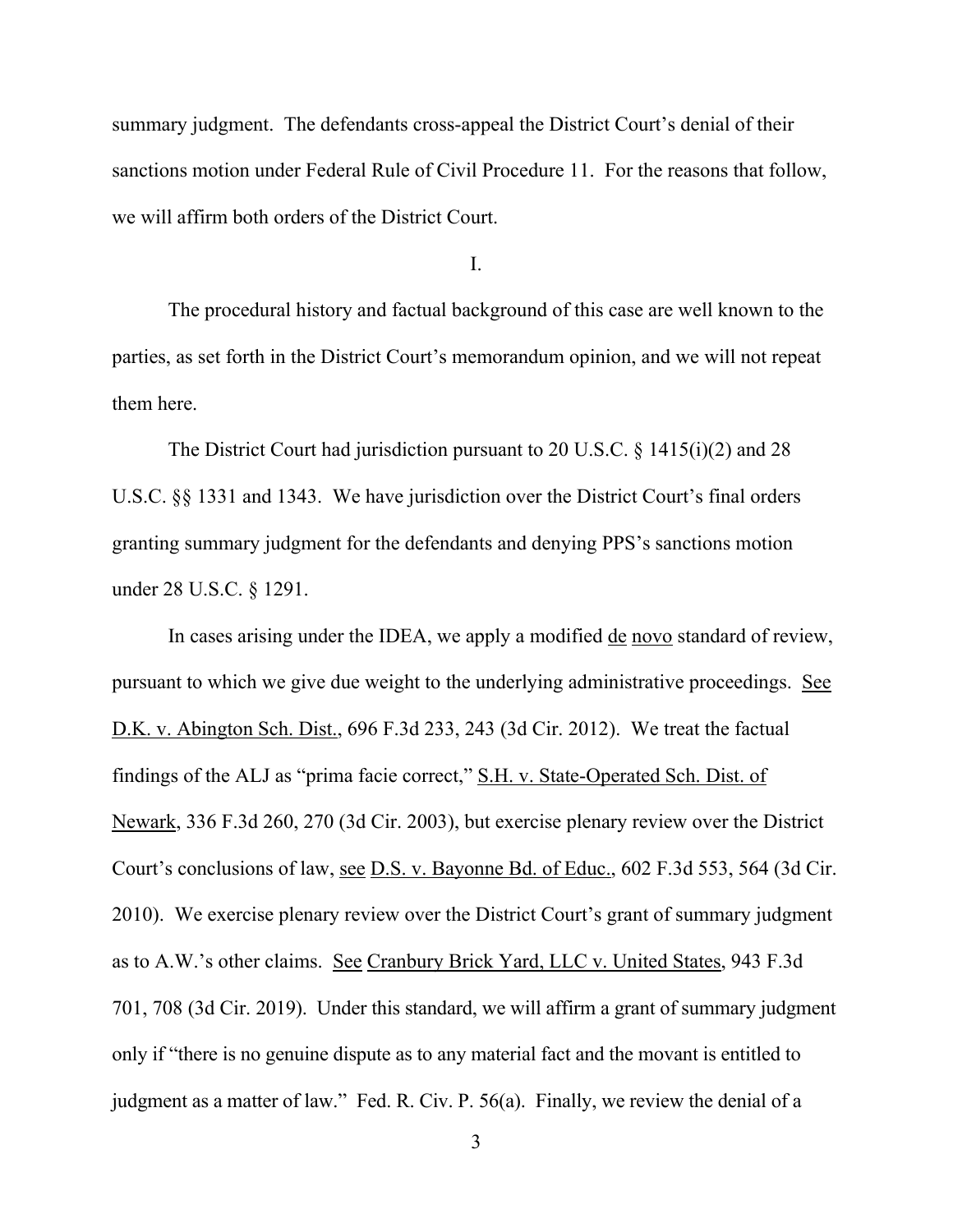motion for sanctions for abuse of discretion. See Cooter & Gell v. Hartmarx Corp., 496 U.S. 384, 405 (1990). "A district court would necessarily abuse its discretion if it based its ruling on an erroneous view of the law or on a clearly erroneous assessment of the evidence." Id.

# II.

### A.

At the outset, the parties dispute which of A.W.'s appeals of decisions of the ALJ were timely. The IDEA provides that parties have "90 days from the date of the decision . . . to bring [a civil] action" appealing the decision. 28 U.S.C. 1415(i)(2)(B). We do not reach whether the September 2017 and February 2018 decisions were timely appealed because we will not set aside the settlement.

A.W.'s appeal of the May 2018 decision falls outside the ninety-day limitation. However, A.W. promptly moved for reconsideration of that decision, and, after that motion was denied in June 2018, filed this action within ninety days of the reconsideration denial. As a general principle of federal law, where there is a pending reconsideration motion that was timely filed, "the statute of limitations for judicial review is tolled until the agency decides the petition for reconsideration." V.I. Conservation Soc., Inc. v. V.I. Bd. of Land Use Appeals, 881 F.2d 28, 31 (3d Cir. 1989). We see no reason to deviate from this ordinary tolling principle here. We therefore hold that A.W.'s appeals of the May 2018 and the June 2018 decisions are timely.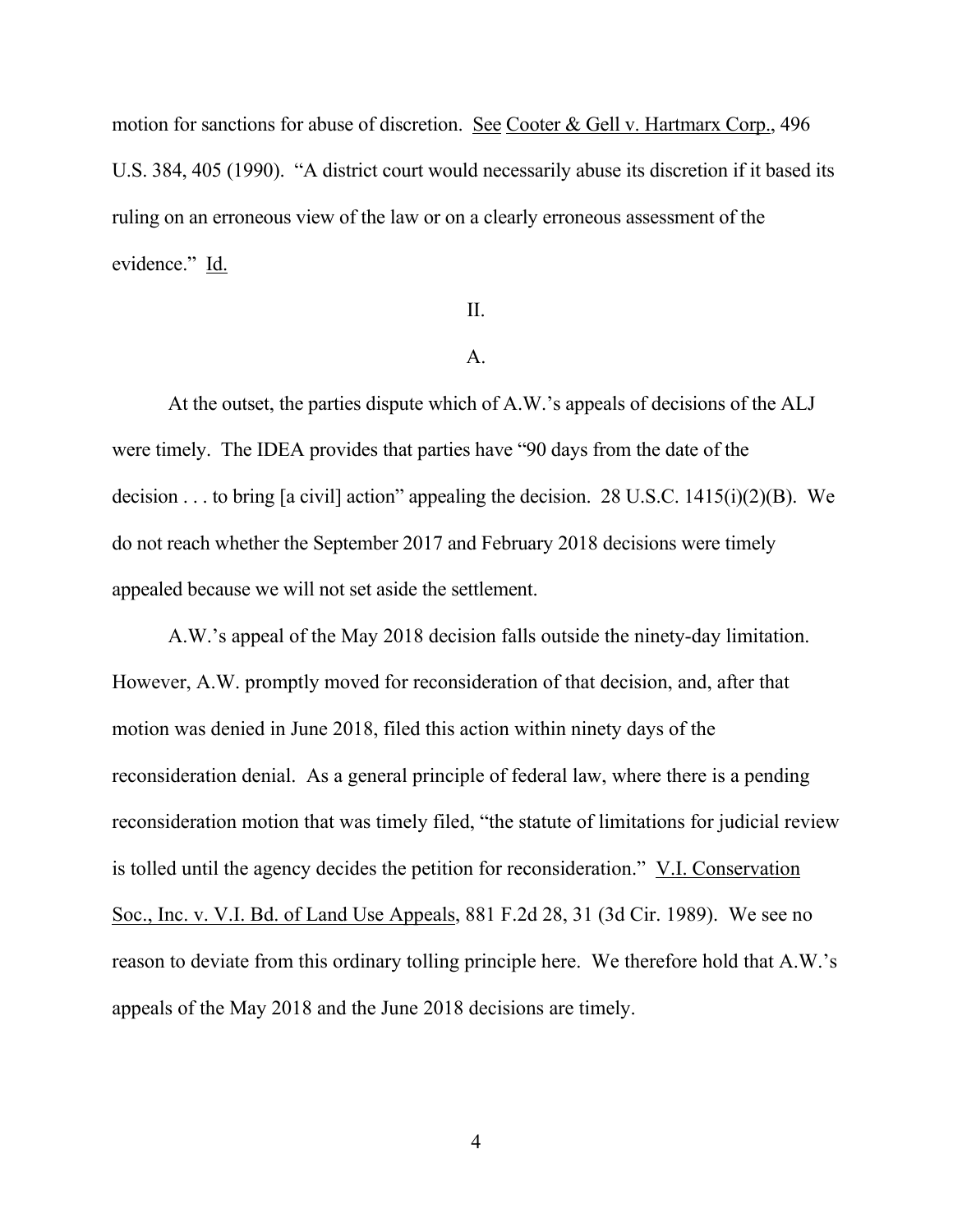As to the enforceability of the settlement agreement, A.W. raises three issues on appeal: (1) that the settlement agreement is void as contrary to public policy; (2) that the settlement agreement was obtained through equitable fraud; and (3) that A.W.'s waiver of N.W.'s rights was not knowing and voluntary. We consider each in turn.

#### 1.

A.W. maintains that because the settlement agreement prospectively waives N.W.'s educational rights under federal and state law, it is void as contrary to public policy. The settlement agreement contains two primary waiver provisions. Paragraph 6 waives "any and all claims [A.W. and N.W.] have or may have accrued" against PPS "whether known or unknown . . . through June 30, 2019." Appendix ("App.") 217. Paragraph 7 indemnifies PPS for any claims accrued "through the date of the agreement[.]" App. 218. Two other paragraphs prospectively limit PPS's obligations to N.W. Paragraph 2 provides that that PPS's obligations to N.W. end on June 30, 2019. Paragraph 4 provides context for this limitation; it requires that N.W. disenroll from the district during the course of the agreement. If, during the course of the agreement, N.W. were to reenroll, PPS would provide an Individualized Education Plan ("IEP"), but PPS's "sole financial obligations" would be limited to the tuition payments in paragraph 1. App. 215–16.

Settlements serve an important public policy in that they "promote the amicable resolution of disputes and lighten the increasing load of litigation faced by courts." D.R. by M.R. v. E. Brunswick Bd. of Educ., 109 F.3d 896, 901 (3d Cir. 1997). This Court has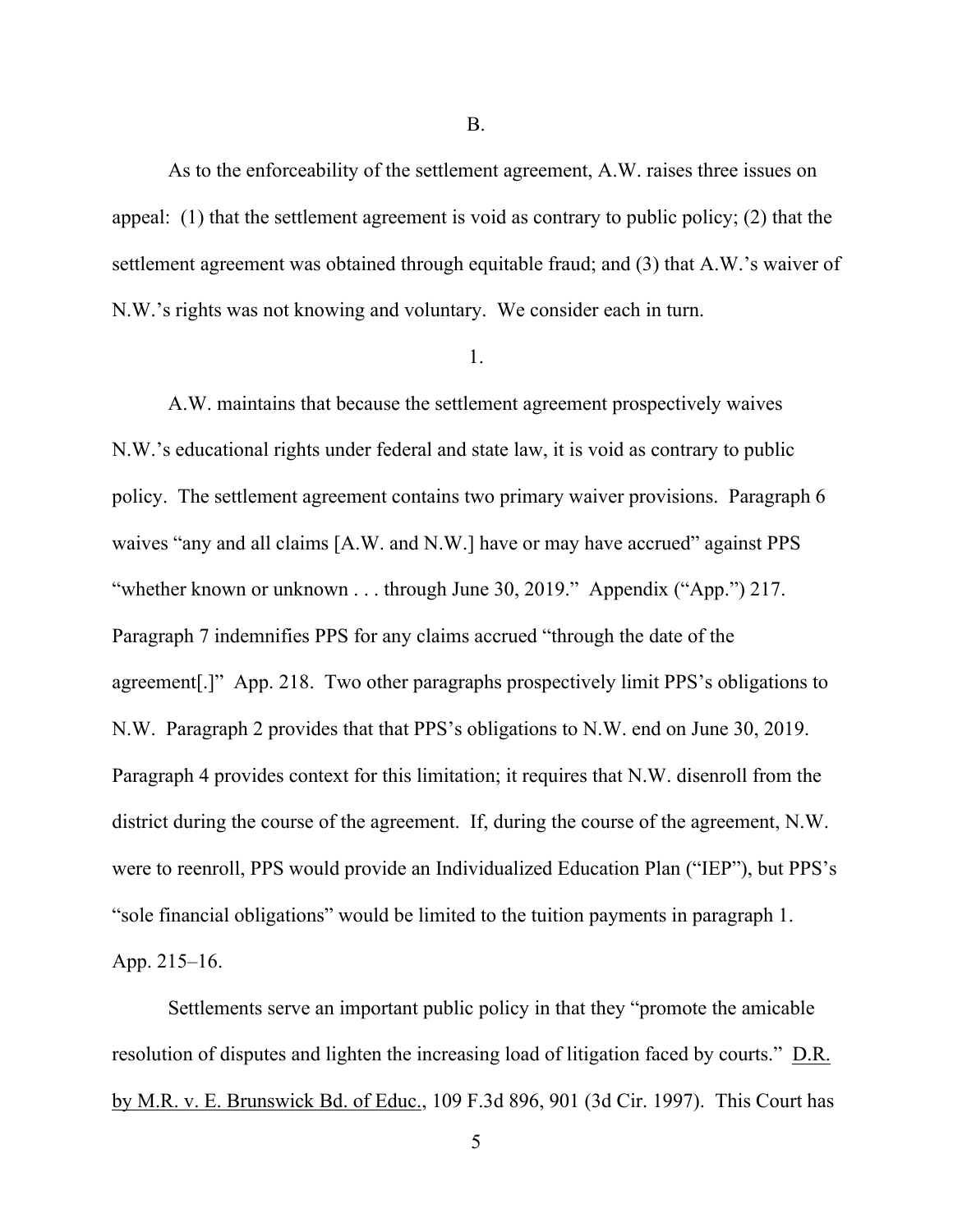explained that IDEA settlement agreements "may release all claims arising out of the transaction with which the release was concerned even if they are not yet known; and broad releases are valid at least when negotiated between sophisticated parties." Blunt v. Lower Merion Sch. Dist., 767 F.3d 247, 282 (3d Cir. 2014). In at least one prior case, this Court has examined the nature of a settlement agreement that included a prospective waiver of IDEA rights and concluded that the settlement agreement was enforceable. See D.R., 109 F.3d at 901–02. However, we also recognized in that case "that in other cases where different facts are at issue, compelling public policy reasons may require a different conclusion."  $\underline{Id}$  at 901 n.2.<sup>1</sup>

After examining the settlement agreement, we hold that, with one exception, the waivers are not void as contrary to public policy. The plain language of these waiver provisions is clear. Taken together, the retrospective and prospective waiver provisions operate to resolve all claims associated with the 2017–18 and 2018–19 academic years, after which the settlement agreement contemplates that N.W. will no longer have a relationship with PPS. For that reason, paragraph 2 clarifies that PPS's obligations to N.W. end on June 30, 2019. The waivers are broad but serve as an appropriate mechanism by which the parties attempted to bring years of protracted litigation to a close. Moreover, the settlement agreement anticipates N.W.'s possible return to PPS during the course of the agreement and clarifies that PPS would provide an IEP and an in-

 $<sup>1</sup>$  A.W. also argues that prospective waivers of minors' rights are contrary to New Jersey</sup> public policy. The cases A.W.'s cites do not involve waivers of IDEA or civil rights, and therefore are poor analogs for this case.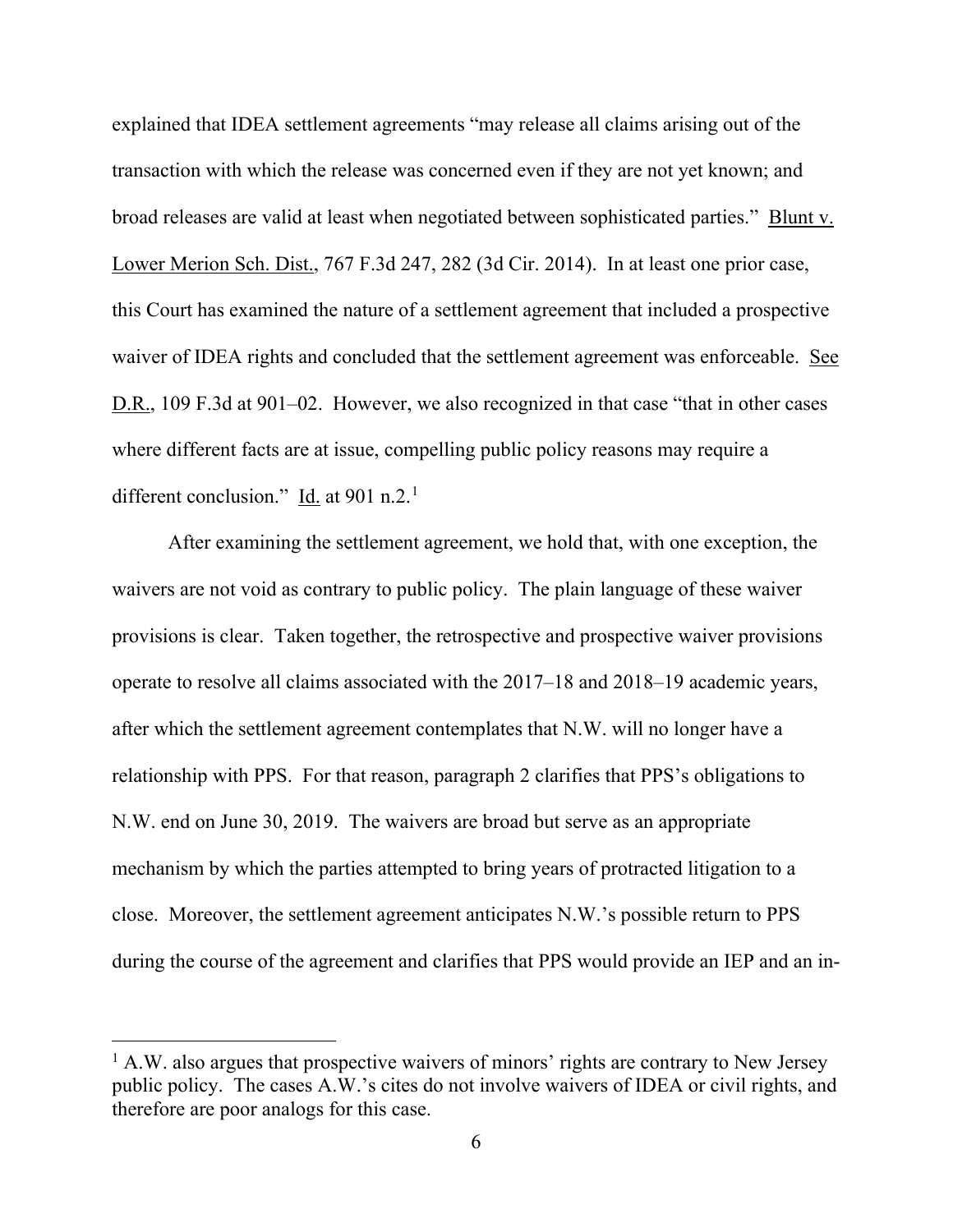district placement. PPS simply would not be obligated to provide additional financial support for other placements.

However, the prospective waiver of rights under the New Jersey Law Against Discrimination ("LAD") in paragraph 6 violates New Jersey public policy. New Jersey public policy prevents parties from agreeing to shorten the limitations period for discrimination claims. Rodriguez v. Raymours Furniture Co., 138 A.3d 528, 530 (N.J. 2016). If the parties may not contractually shorten the deadline for bringing claims under the LAD, it follows that they may not waive their rights under the LAD. See id. at 539 (noting that the public interest underlying the LAD to "root[] out forbidden discrimination may not be lightly contracted away by private arrangement"); cf. Vitale v. Schering-Plough Corp., 174 A.3d 973, 986 (N.J. 2017) (applying Rodriguez to conclude that a waiver of prospective claims under the New Jersey workers' compensation statutes is void as contrary to public policy).<sup>2</sup> Similarly, prospective waivers of rights under federal non-discrimination statutes are unenforceable. See, e.g., Alexander v. Gardner-Denver Co., 415 U.S. 36, 51–52 (1974) (holding that there can be no prospective waiver of an employee's rights under Title VII of the Civil Rights Act of 1964). Yet paragraph 6 does precisely that — it waives prospective state and federal discrimination claims through June 2019.

<sup>&</sup>lt;sup>2</sup> Effective March 18, 2019, the LAD explicitly prohibits prospective waivers of rights or remedies under the statute. N.J. Stat. Ann. § 10:5-12.7(b). This statutory prohibition "appl[ies] to all contracts and agreements entered into, renewed, modified, or amended on or after the effective date." 2019 NJ Sess. Law Serv. Ch. 39 § 6.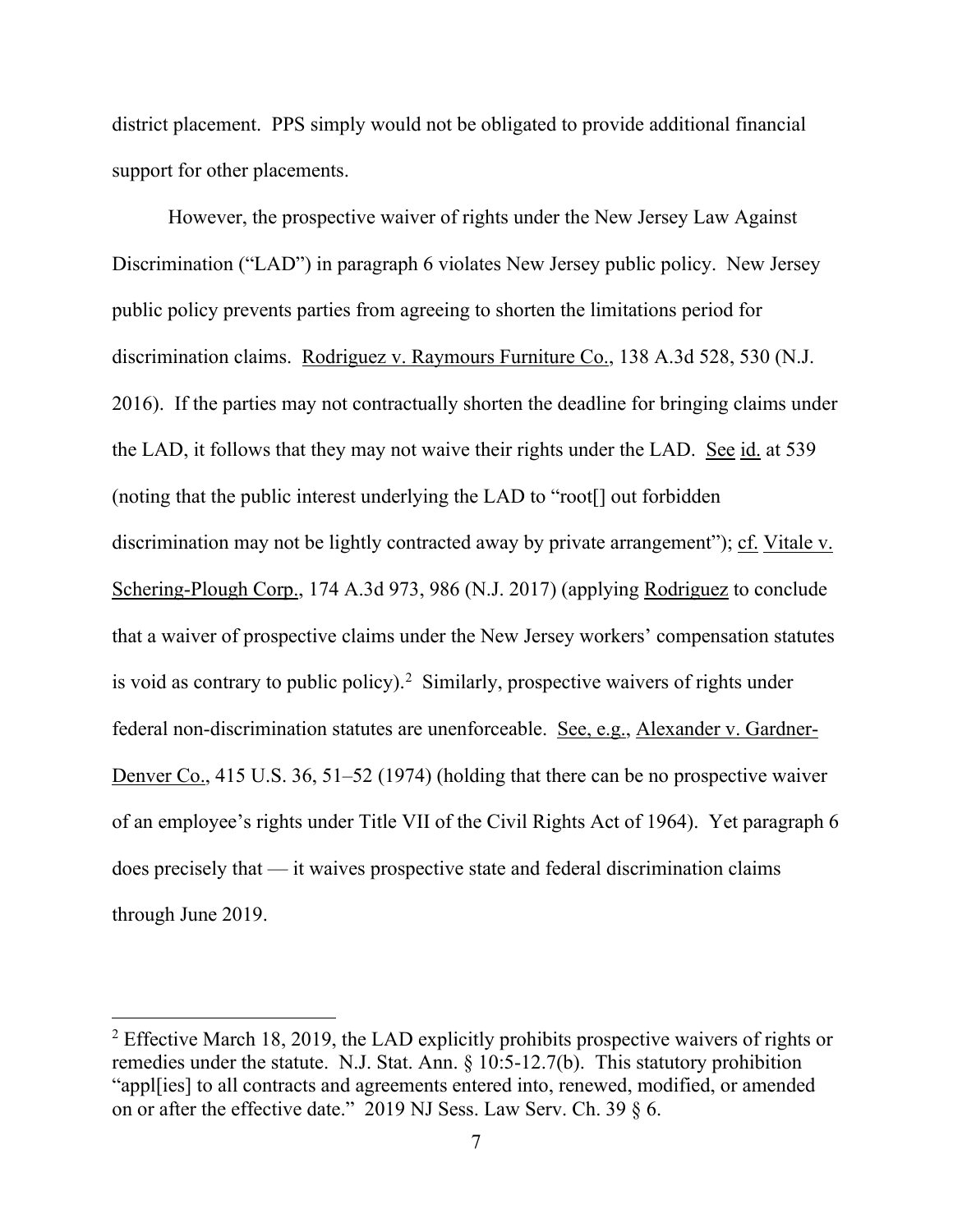The agreement stands because the discrimination waivers are severable. The settlement contains a severability clause, which is "indicative of the parties' intent that the agreement as a whole survives the excision of an unenforceable provision." Arafa v. Health Express Corp., 233 A.3d 495, 507 n.2 (N.J. 2020). Moreover, voiding "the illegal portion does not defeat the central purpose of the contract." Jacob v. Norris, McLaughlin & Marcus, 607 A.2d 142, 154 (N.J. 1992). The rest of the waivers are left intact. For these reasons, only the prospective discrimination waivers in paragraph 6 are void, and the rest of the settlement is enforceable.

2.

A.W. next contends that her claim that the settlement was obtained through equitable fraud should withstand summary judgment. A.W. identifies two alleged misrepresentations in support of this claim: (1) PPS's promise that The Lewis School ("TLS") would approve a payment plan; and (2) the omission of certain terms to which the parties orally agreed.

Unlike legal fraud, equitable fraud does not require scienter. Jewish Ctr. of Sussex Cnty. v. Whale, 432 A.2d 521, 524 (N.J. 1981). A plaintiff seeking "equitable remedies" need only show that she relied to her detriment on a material misrepresentation made by the other party. Id. A settlement obtained through equitable fraud may be reformed or rescinded. See Bonnco Petrol, Inc. v. Epstein, 560 A.2d 655, 661 (N.J. 1989).

The District Court properly rejected A.W.'s attempt to set aside the settlement agreement as the product of equitable fraud. In A.W.'s own words, "[PPS] recommended that [she] reach out to [TLS] to discuss a payment plan and that in [PPS's] experience,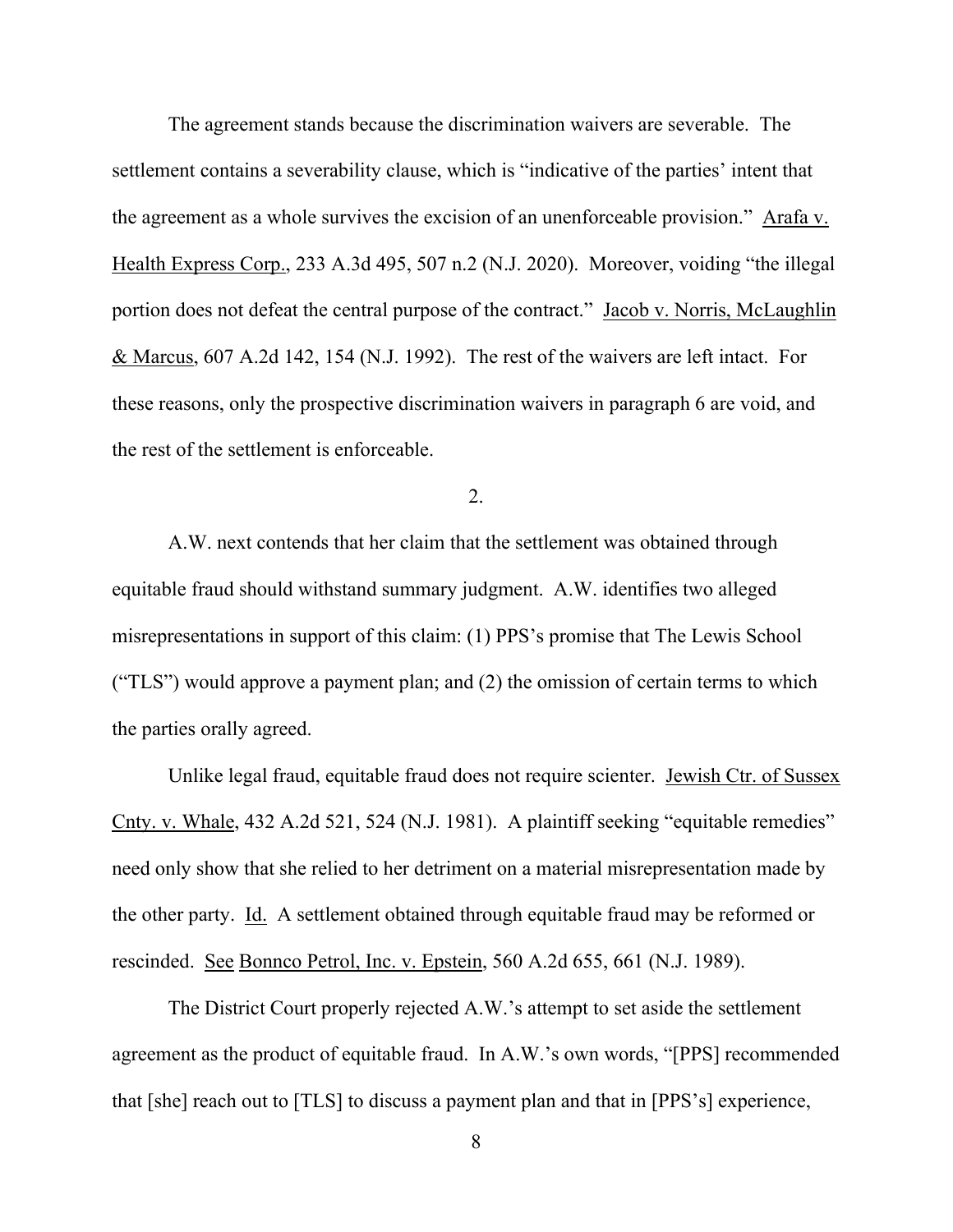[PPS has] had many children placed at [TLS] pursuant to payment plans." App. 223. There is no suggestion that PPS promised A.W. a payment plan. A.W.'s second argument, that PPS omitted a clause voiding the waivers if N.W. reenrolled in PPS, also fails. At the March 2018 hearing, a PPS representative summarized on the record the settlement terms, which did not include a clause voiding the waivers upon N.W.'s reenrollment. A.W. also underwent a colloquy with the ALJ, who confirmed twice that A.W. understood that she was releasing all claims, including future claims. The record indicates that within three business days of her signing the settlement agreement, A.W. purported to conditionally void the settlement agreement, subject to inclusion of this clause. But after PPS refused to modify the language, A.W. did not take explicit steps to void the agreement as she had done with a prior failed settlement in October 2017. A.W. did not contact the ALJ, and A.W. even emailed the PPS representative to inquire as to whether the PPS school board had approved the settlement agreement so that she could proceed with her tuition reimbursement. Accordingly, the District Court did not err in holding that the settlement agreement was not the product of equitable fraud.

#### 3.

A.W. also argues that the District Court improperly applied the test for a knowing and voluntary waiver of N.W.'s IDEA rights. In cases involving the waiver of IDEA rights, this Court considers the factors set forth in W.B. v. Matula, 67 F.3d 484 (3d Cir. 1995), abrogated on other grounds by A.W. v. Jersey City Pub. Sch., 486 F.3d 791 (3d Cir. 2007), to determine whether the waiver was knowing and voluntary. The factors are: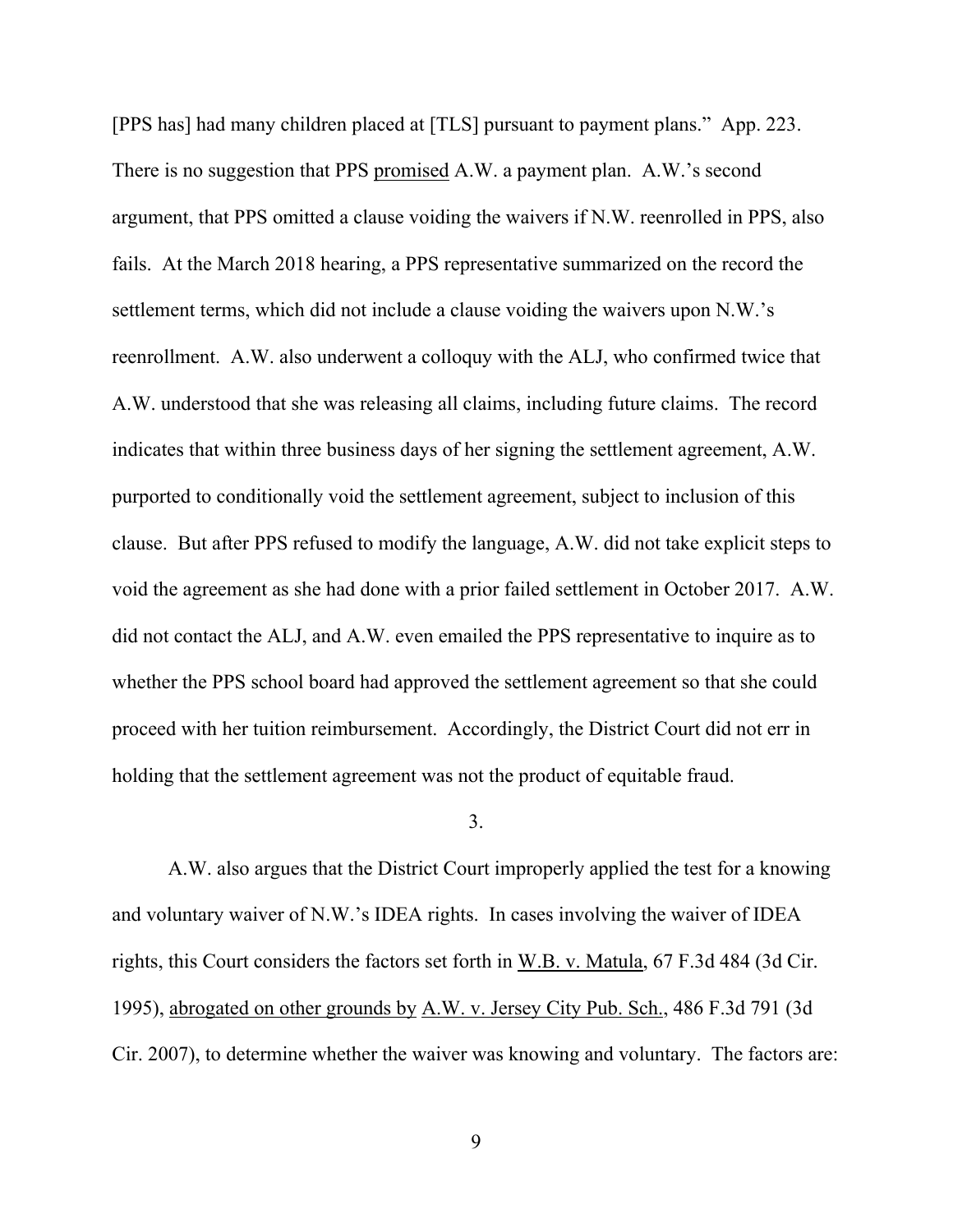(1) the language of the agreement was clear and specific; (2) the consideration given in exchange for the waiver exceeded the relief to which the signer was already entitled by law; (3) the signer was represented by counsel; (4) the signer received an adequate explanation of the document; (5) the signer had time to reflect upon it; and (6) the signer understood its nature and scope.

Id. at 497.

The District Court did not err in holding that A.W.'s execution of the settlement agreement was knowing and voluntary. The language of the settlement agreement is clear and unambiguous. A.W. creates a conflict between paragraphs 2 and 6 where none exists. Paragraph 6 waives all rights through June 30, 2019, the end of the 2018–19 school year, and paragraph 2 provides that PPS shall have no obligations to N.W. after that date. Those provisions are reconcilable because paragraph 4 contemplates that N.W. would be disenrolled from the district. Nor is paragraph 4 "absurd." A.W. Br. 45. Read in the context of paragraph 1, paragraph 4 entitles N.W. to an IEP at an in-district placement but not additional financial payments for other placements.

Nor is paragraph 4 ambiguous as to whether the waivers are void upon reenrollment. They are not. New Jersey law permits the use of extrinsic evidence of circumstances surrounding an agreement, even where the agreement is unambiguous. Conway v. 287 Corp. Ctr. Assocs., 901 A.2d 341, 347 (N.J. 2006). But nothing in the record renders paragraph 4 ambiguous. As explained, A.W. wrote multiple times to PPS to ask for a modification of paragraph 4 to include a clause voiding the waivers upon reenrollment or clarification that PPS understood paragraph 4 this way. PPS refused to provide either, yet A.W. permitted the board to approve the settlement.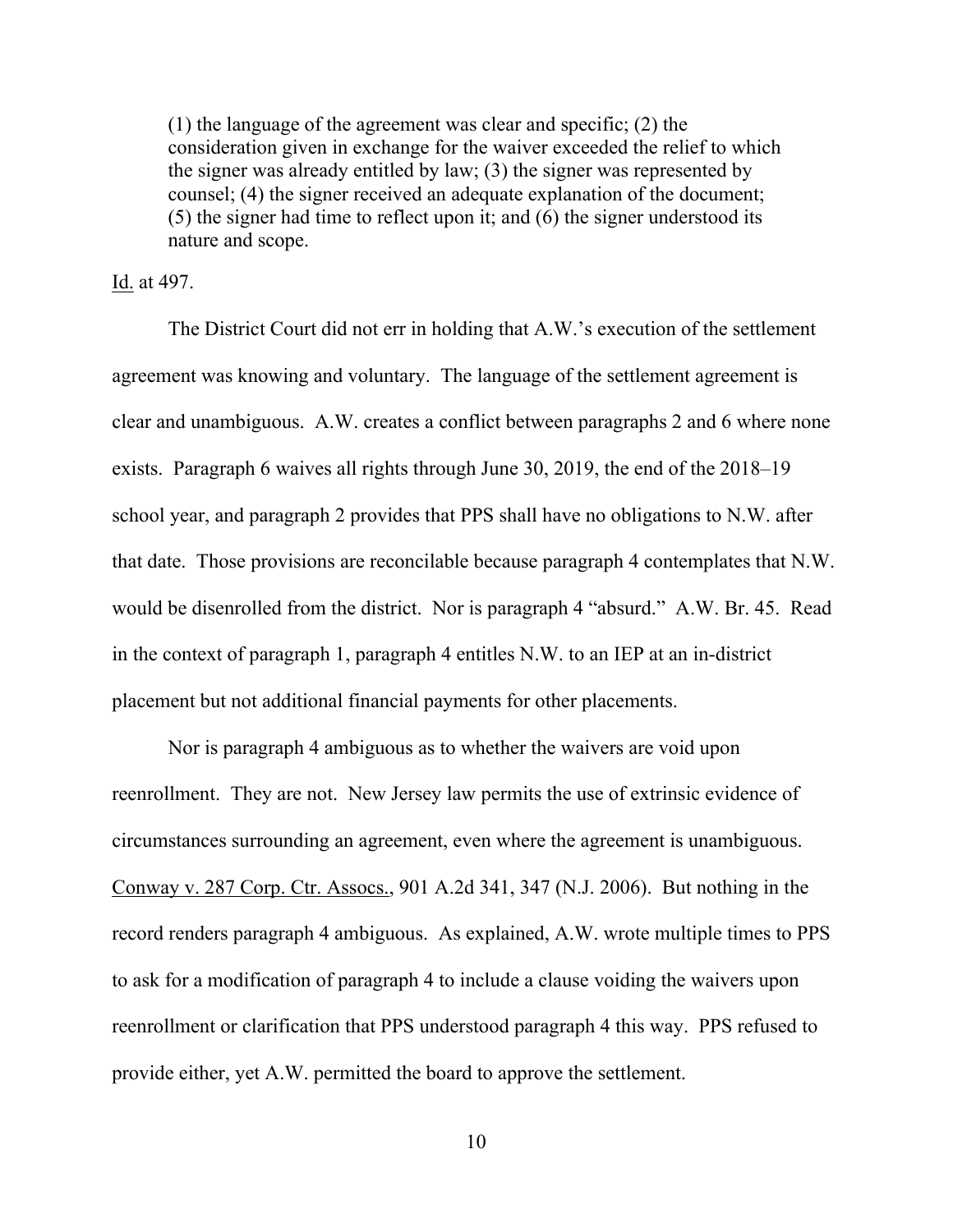Consideration of the other Matula factors does not raise a genuine dispute of material fact. A.W. received consideration of full tuition for two years at TLS, and received an explanation of the terms at the March 2018 hearing. She had three days to review the terms of the agreement, and, following PPS's refusal to reform the agreement, did not contact the ALJ to void the settlement agreement. Although A.W. was pro se, she was also a practicing attorney. For these reasons, we conclude that the District Court did not err in holding that A.W.'s assent was knowing and voluntary under Matula.

### C.

The First Amended Complaint also alleges § 1983 and state tort claims. These claims are barred under the settlement agreement. Paragraph 6 expressly waives "any and all claims" that "have or may have accrued" against PPS through June 30, 2019. App. 217. A.W. initiated this action on September 18, 2018. A.W. argues that because paragraph 7 specifically indemnifies PPS against tort claims, while paragraph 6 does not, such claims are covered only by paragraph 7, which waives claims accrued only through the date of the agreement. That reading is inconsistent with the language of paragraph 6. We therefore will affirm the District Court's order granting summary judgment to defendants on these claims.

#### D.

Finally, PPS and Crisafulli cross-appeal the District Court's denial of their Rule 11 sanctions motion, in which they argued that this case and A.W.'s conduct throughout were frivolous and intended to waste the parties' and the court's time.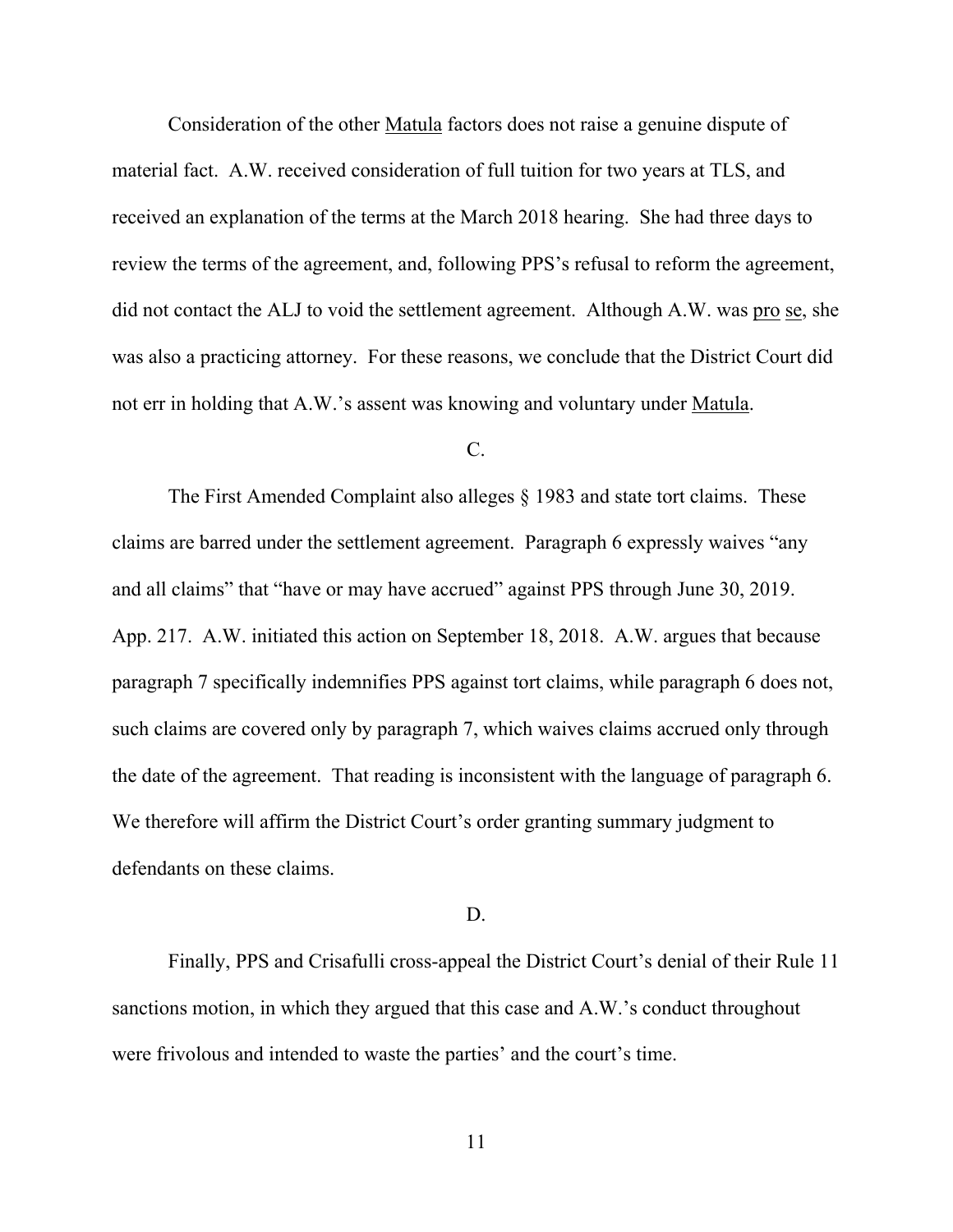Rule 11 requires that, when filing any submission with the Court, "an attorney or unrepresented party certifies that to the best of the person's knowledge, information, and belief, formed after an inquiry reasonable under the circumstances," that: (1) the submission is not presented for an improper purpose; (2) the legal contentions are nonfrivolous; and (3) factual contentions and denials of factual contentions have or likely will have evidentiary support. Fed. R. Civ. P. 11(b).

The District Court held that A.W. presented colorable arguments for her appeal of the ALJ's refusal to equitably reform the settlement agreement, her motion to disqualify defense counsel, and her motion for reconsideration. Although the District Court described some of A.W.'s conduct as "troubl[ing]" and cautioned "that in the future, a repetitive, meritless IDEA action" could trigger sanctions, App. 59, it stopped short of characterizing the action as frivolous.

We hold that the District Court did not abuse its discretion by denying defendants' sanctions motion. With respect to this federal action, the District Court correctly noted that certain rights under the IDEA are nonwaivable, and accordingly held that A.W.'s public policy argument was not the type of "hollow platitude" that was found to warrant sanctions in other cases. App. 55 (quoting Napier v. Thirty or More Unidentified Fed. Agents, 855 F.2d 1080, 1091 (3d Cir. 1988)). With respect to the disqualification and reconsideration motions, the District Court reasonably concluded that both motions had some factual basis. The District Court did not apply an erroneous view of the law or base any ruling on a clearly erroneous assessment of the evidence.